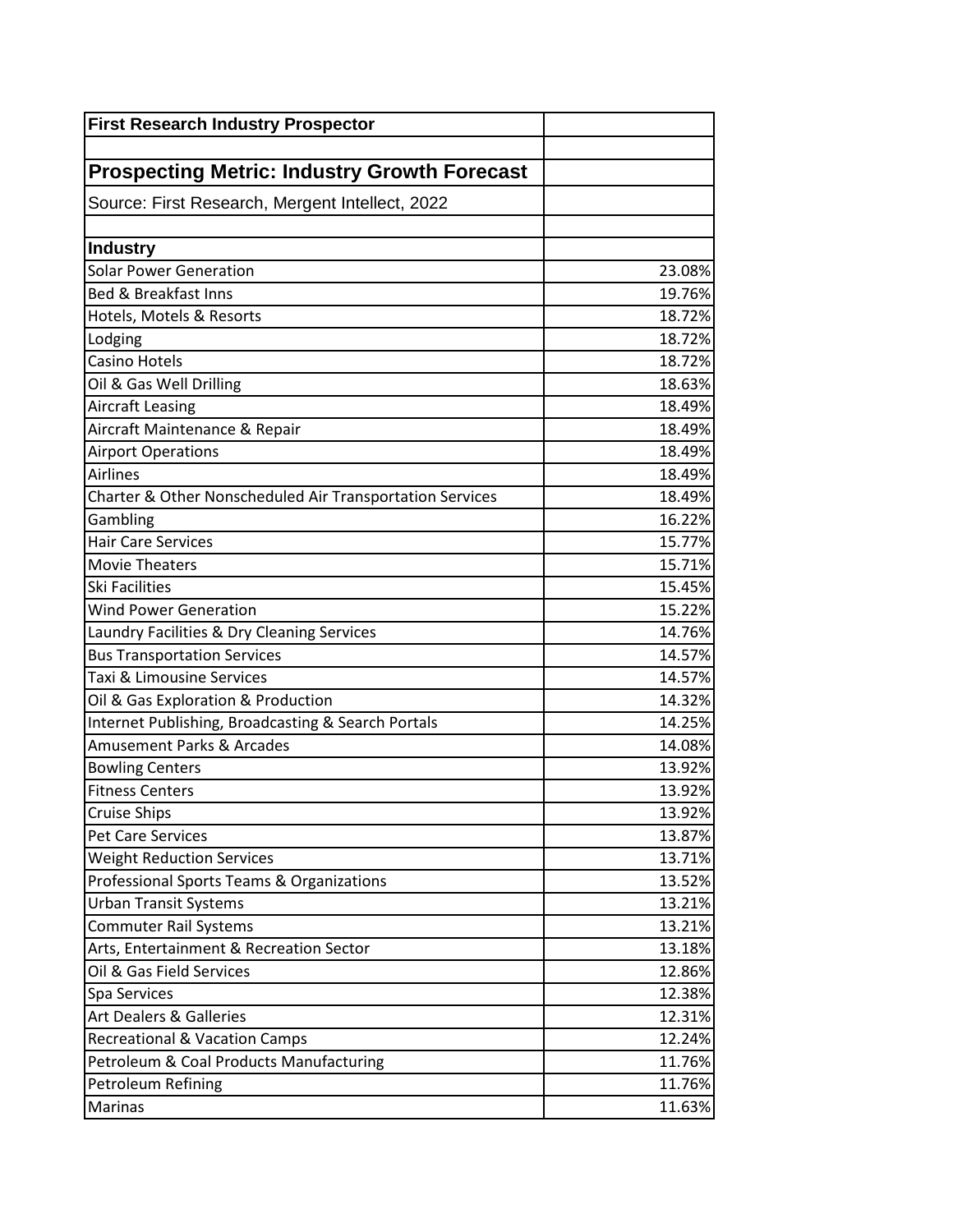| <b>First Research Industry Prospector</b>           |        |
|-----------------------------------------------------|--------|
|                                                     |        |
| <b>Prospecting Metric: Industry Growth Forecast</b> |        |
| <b>Golf Courses</b>                                 | 11.63% |
| Parking Lots & Garages                              | 11.42% |
| <b>Talent &amp; Modeling Agencies</b>               | 11.38% |
| Performing Arts Companies                           | 11.38% |
| <b>Specialty Eateries</b>                           | 10.95% |
| Coffee Shops                                        | 10.68% |
| <b>Education &amp; Training Services</b>            | 10.60% |
| <b>Recreational Vehicle Parks</b>                   | 10.41% |
| <b>Motor Vehicle Towing Services</b>                | 10.08% |
| Port, Harbor & Marine Terminal Management           | 10.08% |
| <b>Travel Agencies &amp; Services</b>               | 9.78%  |
| Deep Sea Freight Transportation                     | 9.69%  |
| Coastal & Great Lakes Freight Transportation        | 9.69%  |
| <b>Inland Water Freight Transportation</b>          | 9.69%  |
| <b>Water Transportation Services</b>                | 9.69%  |
| Museums, Zoos & Parks                               | 9.16%  |
| <b>Metal Ore Mining</b>                             | 9.09%  |
| <b>Transportation Services Sector</b>               | 8.89%  |
| Nonmetallic Mineral Mining & Quarrying              | 8.79%  |
| <b>Health Fund-raising Organizations</b>            | 8.60%  |
| <b>Staffing Services</b>                            | 8.52%  |
| <b>Professional Employer Organizations</b>          | 8.52%  |
| <b>Executive Search Services</b>                    | 8.52%  |
| <b>Aerospace Products &amp; Parts Manufacturing</b> | 8.38%  |
| Restaurants                                         | 8.29%  |
| Fast-Food & Quick-Service Restaurants               | 8.29%  |
| <b>Casual Restaurants</b>                           | 8.29%  |
| Restaurants, Bars & Food Services                   | 8.29%  |
| Linen & Uniform Supply Services                     | 8.23%  |
| Nonresidential Building Construction                | 8.20%  |
| Podiatrists                                         | 8.18%  |
| Optometrists                                        | 8.18%  |
| <b>Rehabilitation Therapy Services</b>              | 8.18%  |
| Technology & Office Equipment Leasing               | 7.96%  |
| <b>Environmental Consulting Services</b>            | 7.95%  |
| Hospitals                                           | 7.94%  |
| Petroleum & Petroleum Products Wholesalers          | 7.91%  |
| Fuel Oil & LP Gas Dealers                           | 7.91%  |
| Landscaping Services                                | 7.83%  |
| Janitorial & Carpet Cleaning Services               | 7.83%  |
| <b>Exterminating &amp; Pest Control Services</b>    | 7.83%  |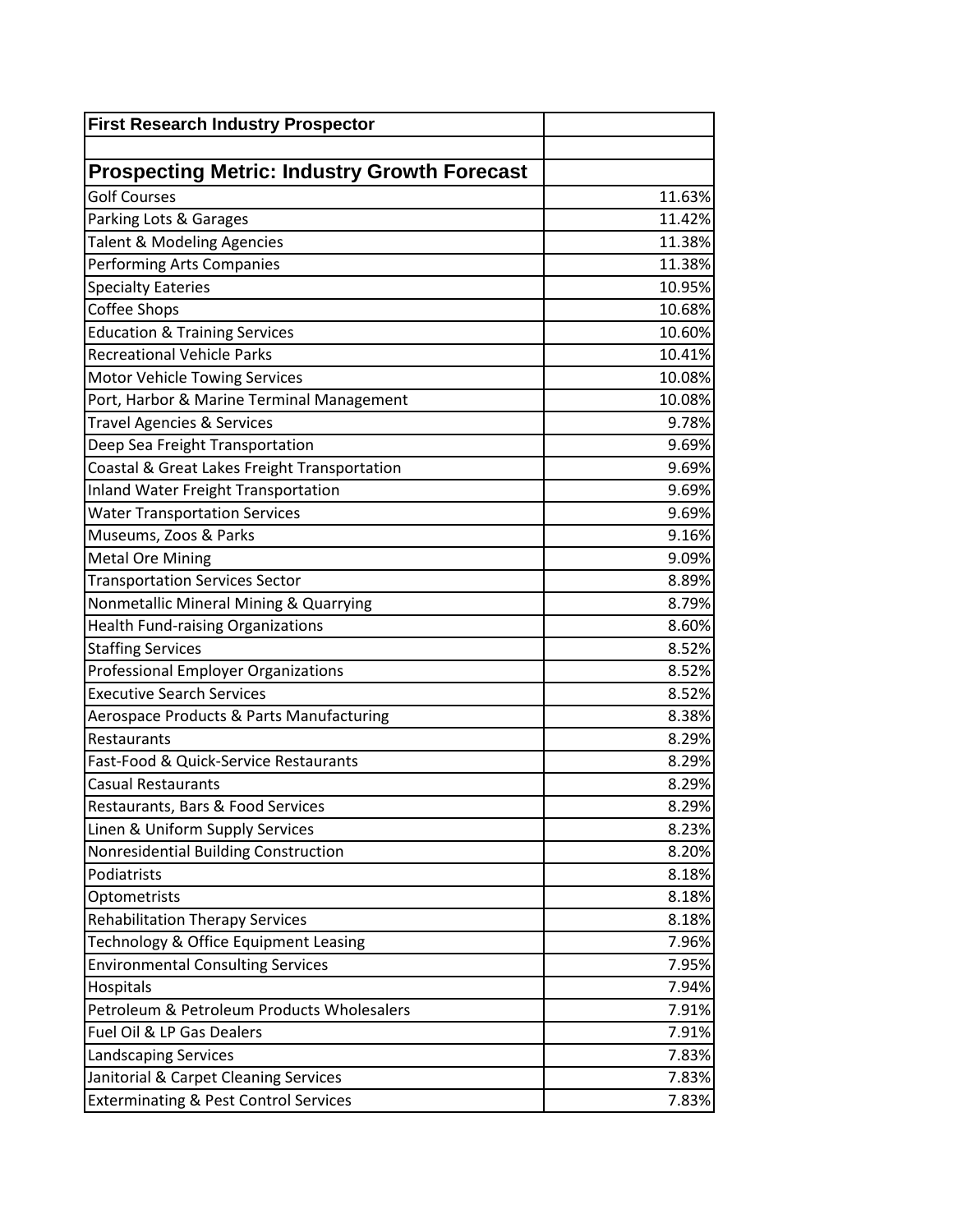| <b>First Research Industry Prospector</b>                  |       |
|------------------------------------------------------------|-------|
|                                                            |       |
| <b>Prospecting Metric: Industry Growth Forecast</b>        |       |
| Commercial Real Estate Brokerage & Management              | 7.69% |
| Commercial Real Estate Brokerage                           | 7.69% |
| <b>Commercial Real Estate Management</b>                   | 7.69% |
| Opticians                                                  | 7.65% |
| Mining                                                     | 7.64% |
| <b>Outpatient Surgical Centers</b>                         | 7.59% |
| <b>Business Services Sector</b>                            | 7.54% |
| <b>Specialty Contractors</b>                               | 7.52% |
| Poured Concrete Foundation & Structure Contractors         | 7.52% |
| <b>Structural Steel &amp; Precast Concrete Contractors</b> | 7.52% |
| <b>Masonry Contractors</b>                                 | 7.52% |
| <b>Site Preparation Contractors</b>                        | 7.52% |
| <b>Ambulance Services</b>                                  | 7.48% |
| Industrial Chemical Manufacturing                          | 7.47% |
| Private Schools K-12                                       | 7.47% |
| Venture Capital                                            | 7.46% |
| <b>Health Care Sector</b>                                  | 7.44% |
| Real Estate Investment Trusts (REITs)                      | 7.43% |
| Chiropractors                                              | 7.42% |
| Drywall, Plaster, Acoustic & Insulation Contractors        | 7.39% |
| <b>Building Material Dealers</b>                           | 7.39% |
| Plumbing & HVAC Contractors                                | 7.39% |
| <b>Electrical Contractors</b>                              | 7.39% |
| Roofing, Siding & Sheet Metal Contractors                  | 7.39% |
| Painting & Wall Covering Contractors                       | 7.39% |
| <b>Framing Contractors</b>                                 | 7.39% |
| Insurance Agencies & Brokerages                            | 7.25% |
| <b>Veterinary Services</b>                                 | 7.22% |
| <b>Consulting Services</b>                                 | 7.21% |
| <b>Security System Services</b>                            | 7.19% |
| <b>Armored Vehicle Services</b>                            | 7.19% |
| <b>Security Guard Services</b>                             | 7.19% |
| Surveillance, Investigation & Security Consulting Services | 7.19% |
| <b>Kidney Dialysis Centers</b>                             | 7.05% |
| Financial Planners & Investment Advisers                   | 7.04% |
| <b>Human Resources Consulting Services</b>                 | 7.04% |
| Pediatricians                                              | 7.02% |
| <b>OBGYNs</b>                                              | 7.02% |
| Oncologists                                                | 7.02% |
| <b>General Surgeons</b>                                    | 7.02% |
| Dermatologists                                             | 7.02% |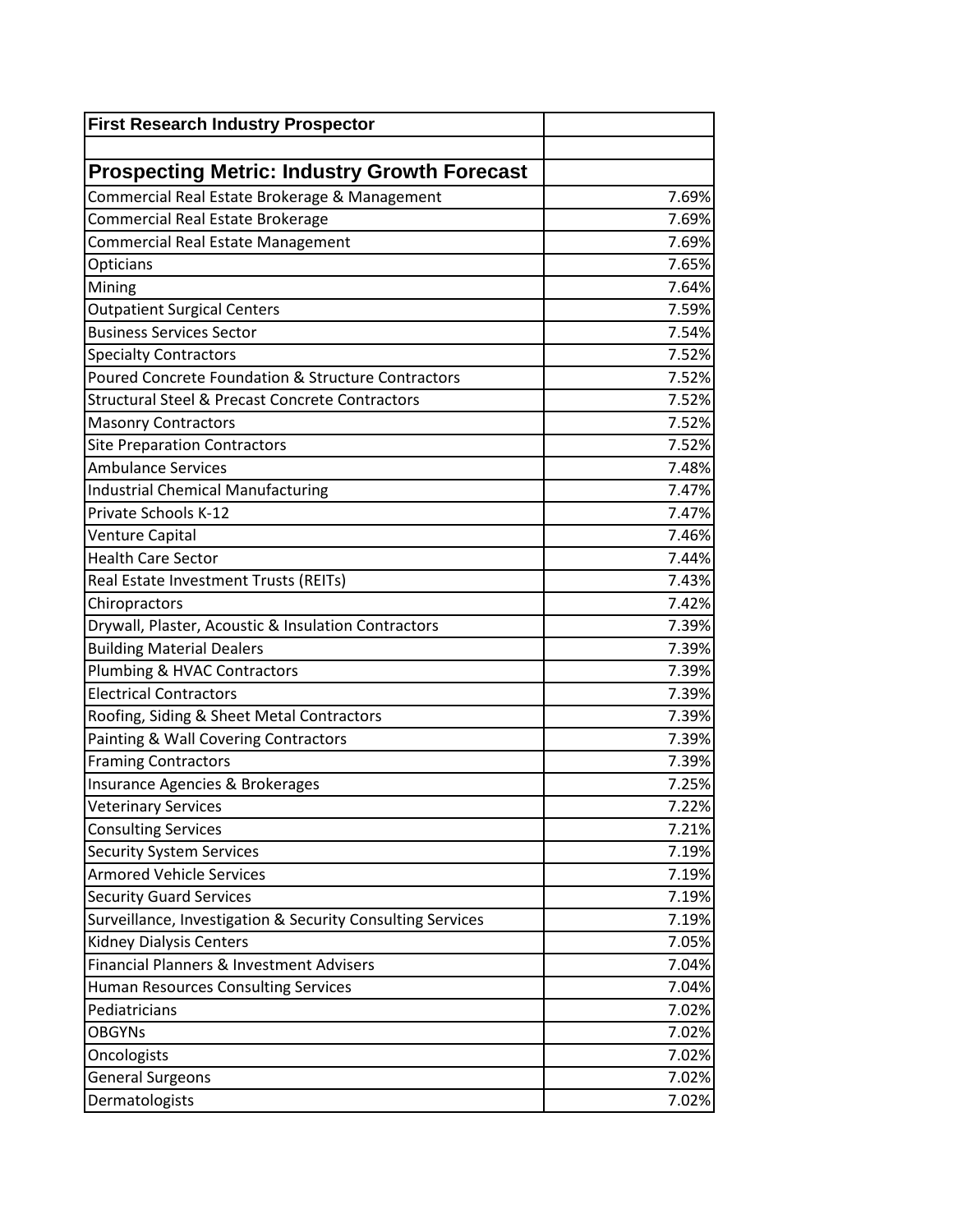| <b>First Research Industry Prospector</b>           |       |
|-----------------------------------------------------|-------|
|                                                     |       |
| <b>Prospecting Metric: Industry Growth Forecast</b> |       |
| Anesthesiologists                                   | 7.02% |
| Cardiologists                                       | 7.02% |
| Continuing Care & Assisted Living Facilities        | 7.01% |
| Nursing Homes & Long-Term Care Facilities           | 7.01% |
| <b>Cattle Ranching</b>                              | 7.01% |
| <b>Ambulatory Health Care Services</b>              | 7.00% |
| <b>Education Sector</b>                             | 6.99% |
| <b>Investment Firms</b>                             | 6.98% |
| Management of Companies & Enterprises               | 6.98% |
| Residential Real Estate Development                 | 6.96% |
| Home Centers & Hardware Stores                      | 6.96% |
| <b>Residential Construction Contractors</b>         | 6.96% |
| Physicians                                          | 6.94% |
| Commercial & Industrial Equipment Rental & Leasing  | 6.85% |
| <b>Catering Services</b>                            | 6.82% |
| <b>Food Service Contractors</b>                     | 6.82% |
| <b>Mobile Food Services</b>                         | 6.82% |
| Mental Health & Substance Abuse Services            | 6.77% |
| <b>Express Delivery Services</b>                    | 6.74% |
| Truck & Bus Manufacturing                           | 6.72% |
| <b>Managed Application &amp; Network Services</b>   | 6.70% |
| <b>Mental Health Professionals</b>                  | 6.68% |
| <b>Asphalt Products Manufacturing</b>               | 6.65% |
| Steel Service Centers & Other Metal Wholesalers     | 6.65% |
| <b>Home Health Care Services</b>                    | 6.64% |
| <b>Sales Promotion Services</b>                     | 6.61% |
| <b>Public Relations Services</b>                    | 6.61% |
| Internet & Mail-Order Retail                        | 6.58% |
| Nonstore Retail                                     | 6.58% |
| <b>Internet Auctions</b>                            | 6.58% |
| Oil & Gas Transportation & Storage                  | 6.55% |
| <b>Refined Petroleum Pipelines</b>                  | 6.55% |
| <b>Natural Gas Pipelines</b>                        | 6.55% |
| Crude Petroleum Pipelines                           | 6.55% |
| <b>Steel Production</b>                             | 6.49% |
| Rental & Leasing                                    | 6.44% |
| <b>Bars &amp; Nightclubs</b>                        | 6.42% |
| <b>Automotive Parts &amp; Accessories Stores</b>    | 6.40% |
| <b>Direct Marketing Services</b>                    | 6.36% |
| <b>Advertising &amp; Marketing Services</b>         | 6.36% |
| <b>Advertising Agencies</b>                         | 6.36% |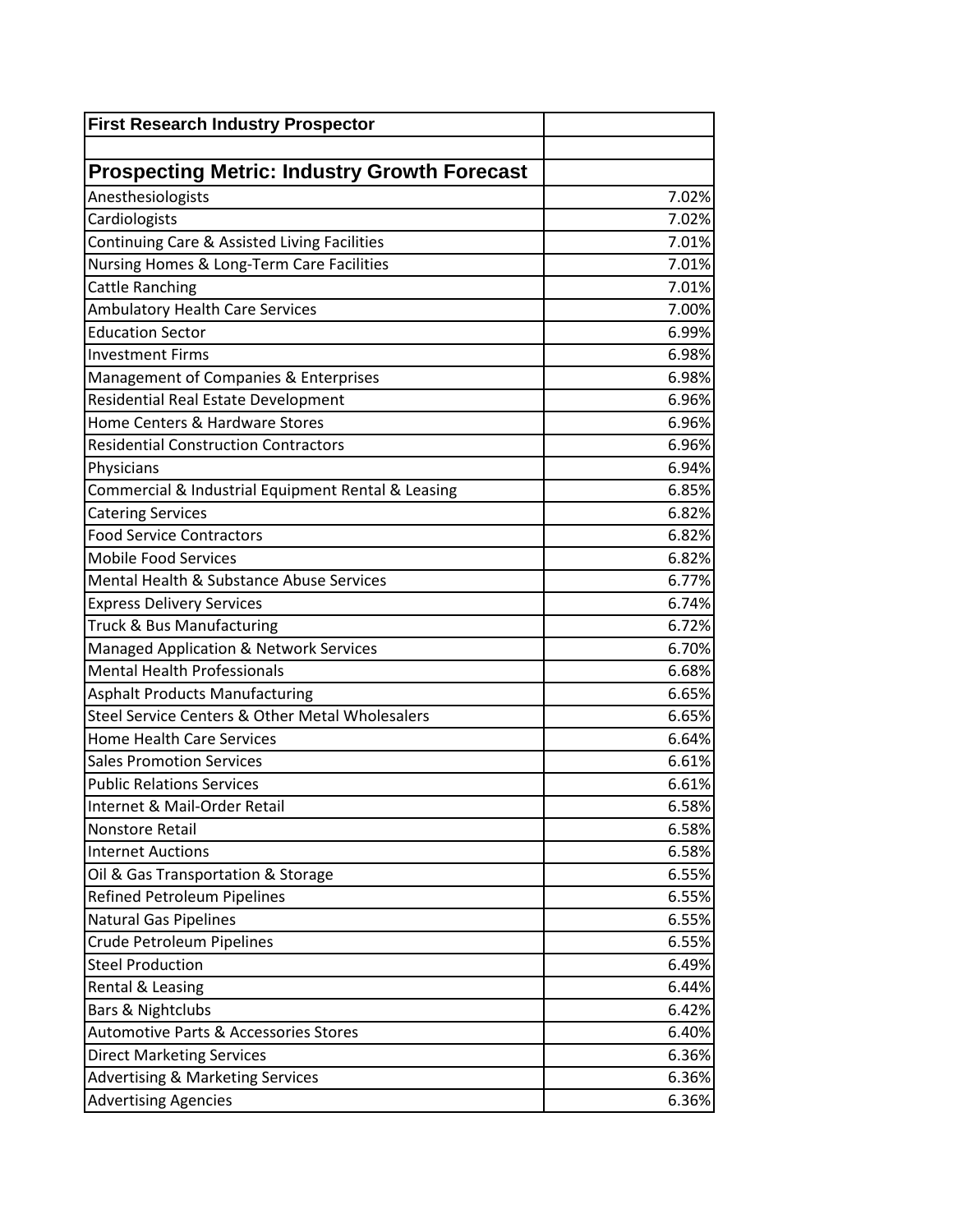| <b>First Research Industry Prospector</b>                 |       |
|-----------------------------------------------------------|-------|
|                                                           |       |
| <b>Prospecting Metric: Industry Growth Forecast</b>       |       |
| <b>Outdoor Advertising</b>                                | 6.36% |
| Social Assistance                                         | 6.35% |
| <b>Child Care Services</b>                                | 6.35% |
| Dentists                                                  | 6.31% |
| <b>Consumer Services</b>                                  | 6.30% |
| <b>Payroll Services</b>                                   | 6.27% |
| Plastic Resin & Synthetic Fiber Manufacturing             | 6.25% |
| <b>Armored Military Vehicle Manufacturing</b>             | 6.22% |
| Dollar & Other General Merchandise Stores                 | 6.21% |
| <b>Animal Production</b>                                  | 6.20% |
| Cement & Concrete Product Manufacturing                   | 6.17% |
| <b>Transportation Equipment Manufacturing</b>             | 6.17% |
| <b>Gun &amp; Ammunition Manufacturing</b>                 | 6.14% |
| Computer Software                                         | 6.13% |
| <b>Entertainment &amp; Games Software</b>                 | 6.13% |
| Development Tools, Operating Systems & Utilities Software | 6.13% |
| <b>Business Intelligence Software</b>                     | 6.13% |
| <b>Education &amp; Training Software</b>                  | 6.13% |
| Multimedia, Graphics & Publishing Software                | 6.13% |
| Content & Document Management Software                    | 6.13% |
| <b>Moving Services</b>                                    | 6.12% |
| <b>Automobile Manufacturing</b>                           | 6.08% |
| <b>Truck Rental &amp; Leasing</b>                         | 6.04% |
| <b>Truck Trailer Manufacturing</b>                        | 6.02% |
| <b>Asset Management</b>                                   | 6.01% |
| Mutual Fund Management                                    | 6.01% |
| Automobile Rental & Leasing                               | 5.97% |
| Natural Gas Distribution & Marketing                      | 5.97% |
| Remediation & Environmental Cleanup Services              | 5.97% |
| <b>Hazardous Waste Services</b>                           | 5.97% |
| Solid Waste Services & Recycling                          | 5.97% |
| Information & Records Management Services                 | 5.94% |
| Self-Storage Services                                     | 5.94% |
| <b>Warehousing &amp; Storage</b>                          | 5.94% |
| <b>Biofuel Manufacturing</b>                              | 5.90% |
| <b>Real Estate</b>                                        | 5.87% |
| <b>Auto Lending</b>                                       | 5.82% |
| Legal Services                                            | 5.81% |
| Copper & Nickel Mining                                    | 5.77% |
| Shipbuilding & Repairing                                  | 5.75% |
| <b>Chemical Manufacturing</b>                             | 5.75% |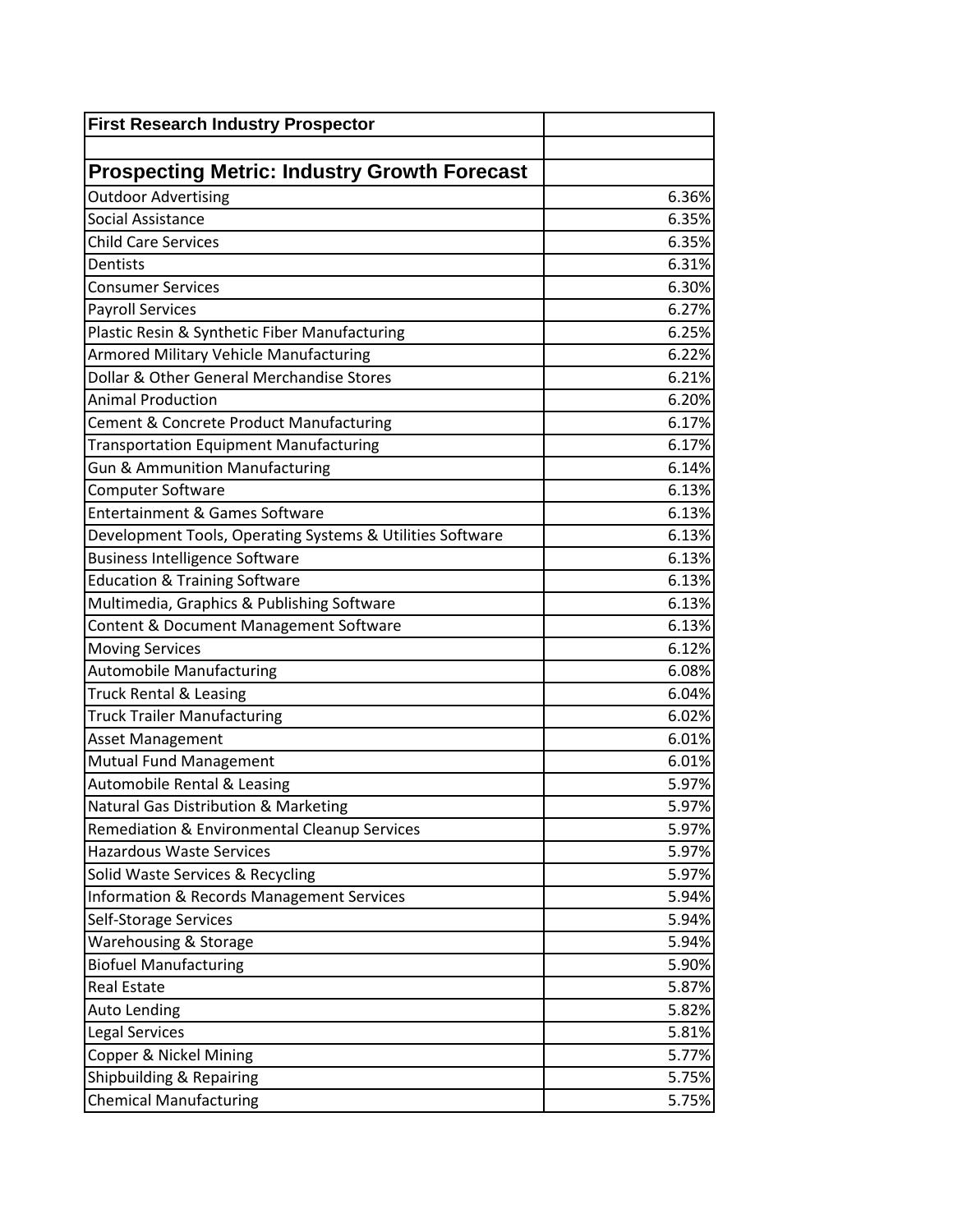| <b>First Research Industry Prospector</b>                      |       |
|----------------------------------------------------------------|-------|
|                                                                |       |
| <b>Prospecting Metric: Industry Growth Forecast</b>            |       |
| <b>Distilleries</b>                                            | 5.74% |
| Market Research & Polling Services                             | 5.73% |
| <b>Accounting Services</b>                                     | 5.72% |
| <b>Insurance Carriers</b>                                      | 5.70% |
| <b>Title Insurance Carriers</b>                                | 5.70% |
| Life Insurance Carriers                                        | 5.70% |
| Property/Casualty Insurance Carriers                           | 5.70% |
| <b>Reinsurance Carriers</b>                                    | 5.70% |
| Gift, Novelty & Souvenir Stores                                | 5.64% |
| <b>Health Insurance Carriers</b>                               | 5.63% |
| <b>Used Car Dealers</b>                                        | 5.62% |
| Residential Real Estate Brokerage & Management                 | 5.62% |
| <b>Professional Services Sector</b>                            | 5.61% |
| <b>Pharmaceutical Manufacturing</b>                            | 5.60% |
| Diagnostic Substance Manufacturing                             | 5.60% |
| Vitamin, Nutritional Supplement & Other Health-Related Product | 5.60% |
| Radio Broadcasting & Programming                               | 5.58% |
| Electromedical & X-ray Apparatus Manufacturing                 | 5.57% |
| Manufacturing Sector                                           | 5.52% |
| Pet Food Manufacturing                                         | 5.49% |
| <b>Custodial &amp; Trust Services</b>                          | 5.48% |
| <b>Funeral Services</b>                                        | 5.47% |
| <b>Electrical Products Wholesalers</b>                         | 5.46% |
| Geophysical Surveying & Mapping Services                       | 5.45% |
| Drug Wholesalers                                               | 5.45% |
| <b>Architectural Services</b>                                  | 5.45% |
| <b>Recreational Vehicle Manufacturing</b>                      | 5.45% |
| <b>Biotechnology Product Manufacturing</b>                     | 5.43% |
| <b>Waste Management Services</b>                               | 5.42% |
| <b>Eyewear Manufacturing</b>                                   | 5.37% |
| TV Broadcast & Cable Networks                                  | 5.33% |
| <b>Graphic Design Services</b>                                 | 5.32% |
| <b>Interior Design Services</b>                                | 5.32% |
| <b>Primary Metals Manufacturing</b>                            | 5.31% |
| <b>Freight Forwarding Services</b>                             | 5.31% |
| Agriculture & Forestry Sector                                  | 5.30% |
| <b>Testing Laboratories</b>                                    | 5.28% |
| Farm & Garden Equipment Wholesalers                            | 5.27% |
| Material Handling Equipment Manufacturing                      | 5.27% |
| <b>Stock Exchanges</b>                                         | 5.25% |
| <b>Investment Banking</b>                                      | 5.25% |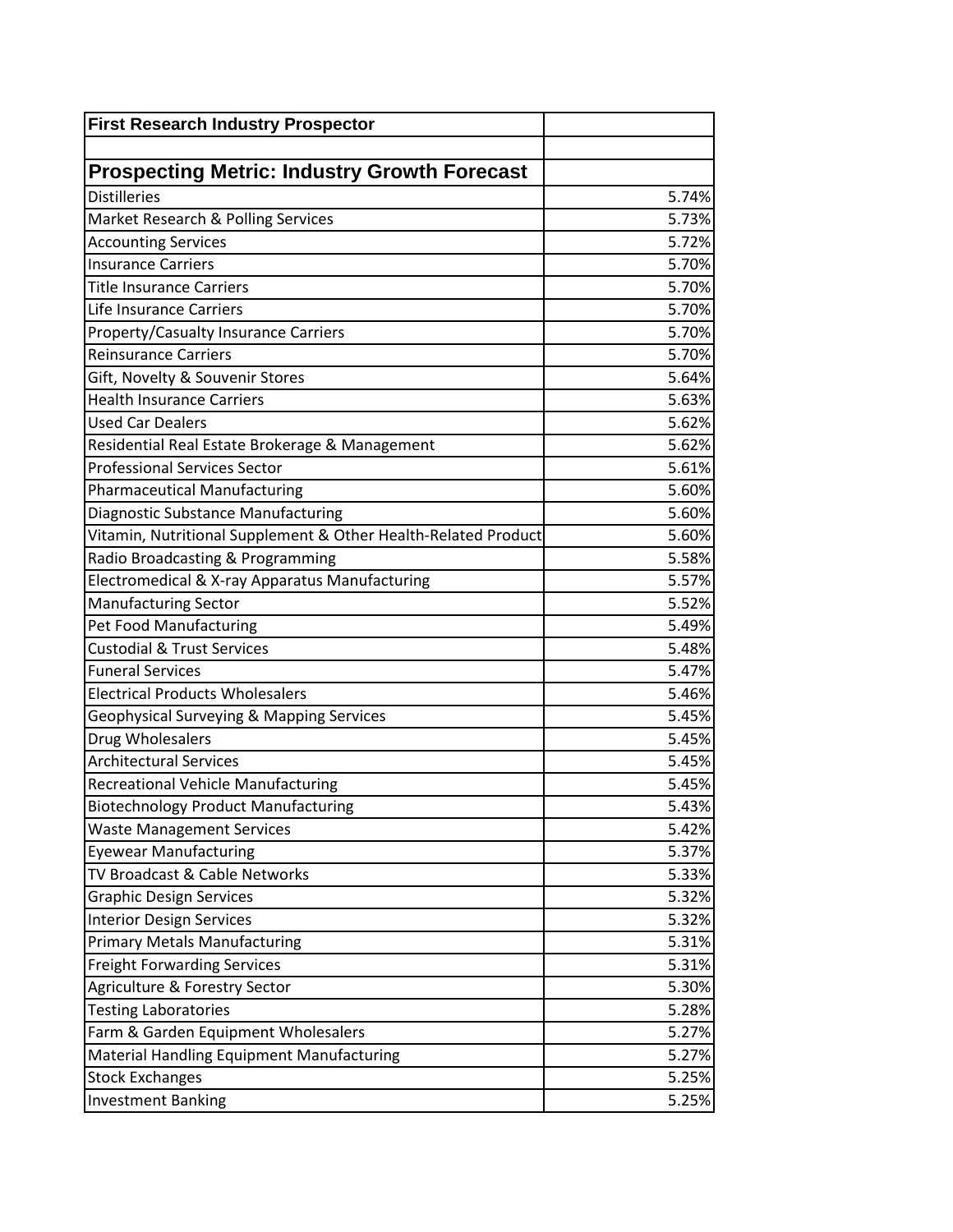| 5.25% |
|-------|
| 5.24% |
| 5.23% |
| 5.23% |
| 5.22% |
| 5.22% |
| 5.22% |
| 5.22% |
| 5.21% |
| 5.19% |
| 5.19% |
| 5.19% |
| 5.18% |
| 5.18% |
| 5.18% |
| 5.15% |
| 5.12% |
| 5.12% |
| 5.10% |
| 5.09% |
| 5.09% |
| 5.09% |
| 5.08% |
| 5.02% |
| 4.98% |
| 4.97% |
| 4.97% |
| 4.96% |
| 4.95% |
| 4.95% |
| 4.95% |
| 4.95% |
| 4.95% |
| 4.94% |
| 4.94% |
| 4.92% |
| 4.87% |
| 4.87% |
| 4.85% |
| 4.85% |
|       |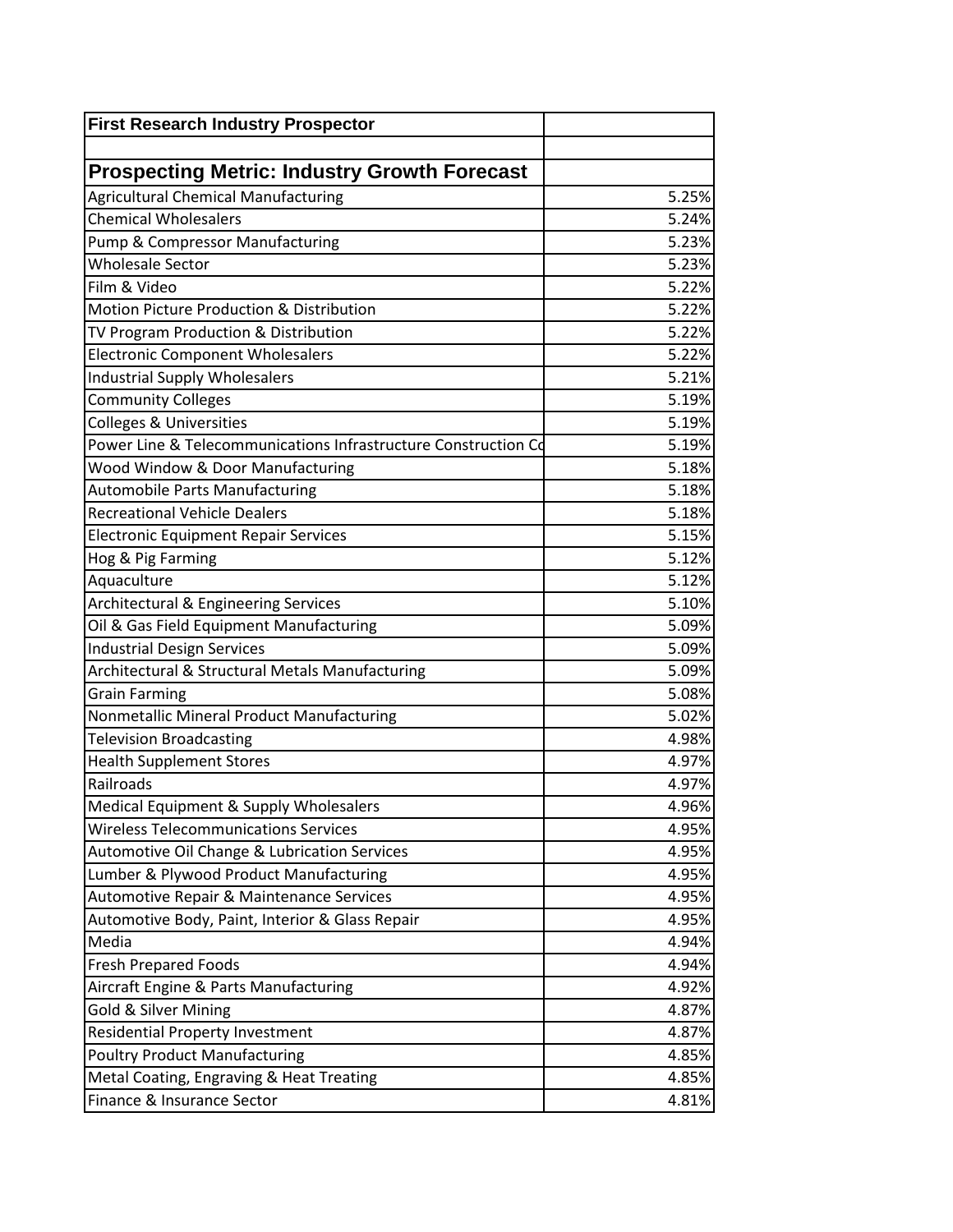| <b>First Research Industry Prospector</b>                                              |       |
|----------------------------------------------------------------------------------------|-------|
|                                                                                        |       |
| <b>Prospecting Metric: Industry Growth Forecast</b>                                    | 4.78% |
| Scientific & Technical Instruments Manufacturing<br><b>Wood Flooring Manufacturing</b> | 4.76% |
|                                                                                        |       |
| <b>Information Technology Services</b><br><b>Grain &amp; Field Bean Wholesalers</b>    | 4.74% |
|                                                                                        | 4.73% |
| <b>Timber Operations</b>                                                               | 4.72% |
| <b>Lumber Wholesalers</b>                                                              | 4.70% |
| Poultry & Egg Production                                                               | 4.70% |
| <b>Aluminum Production</b>                                                             | 4.69% |
| Paint & Coating Manufacturing                                                          | 4.69% |
| Nonprofit Institutions                                                                 | 4.68% |
| <b>Grantmaking Foundations</b>                                                         | 4.68% |
| <b>Banks &amp; Credit Unions</b>                                                       | 4.65% |
| <b>Construction Machinery Manufacturing</b>                                            | 4.63% |
| Trucking                                                                               | 4.61% |
| <b>Truckload Carriers</b>                                                              | 4.61% |
| <b>Specialty Trucking</b>                                                              | 4.61% |
| Less-Than-Truckload Carriers                                                           | 4.61% |
| Hardware & Fastener Manufacturing                                                      | 4.60% |
| Scientific Research & Development Services                                             | 4.60% |
| <b>Biotechnology Research Services</b>                                                 | 4.60% |
| <b>Edible Oils Manufacturing</b>                                                       | 4.57% |
| <b>Engineering Services</b>                                                            | 4.57% |
| Medical Equipment & Supplies Manufacturing                                             | 4.57% |
| Sign Manufacturing                                                                     | 4.56% |
| <b>Food Manufacturing</b>                                                              | 4.56% |
| <b>Meat Product Manufacturing</b>                                                      | 4.55% |
| <b>Water &amp; Sewer Utilities</b>                                                     | 4.54% |
| <b>Nursery &amp; Floriculture Production</b>                                           | 4.51% |
| Public Schools K-12                                                                    | 4.51% |
| <b>US Municipal Governments</b>                                                        | 4.51% |
| Manufactured Home Manufacturing                                                        | 4.51% |
| <b>Crop Production</b>                                                                 | 4.51% |
| Pet & Pet Supplies Stores                                                              | 4.51% |
| Florists                                                                               | 4.51% |
| Prefabricated Wood Building Manufacturing                                              | 4.51% |
| <b>Battery Manufacturing</b>                                                           | 4.48% |
| Trade Show & Event Planning Services                                                   | 4.48% |
| Railroad Equipment Manufacturing                                                       | 4.47% |
| <b>Boat Dealers</b>                                                                    | 4.45% |
| <b>Oilseed Farming</b>                                                                 | 4.45% |
| <b>Medical &amp; Diagnostic Laboratories</b>                                           | 4.44% |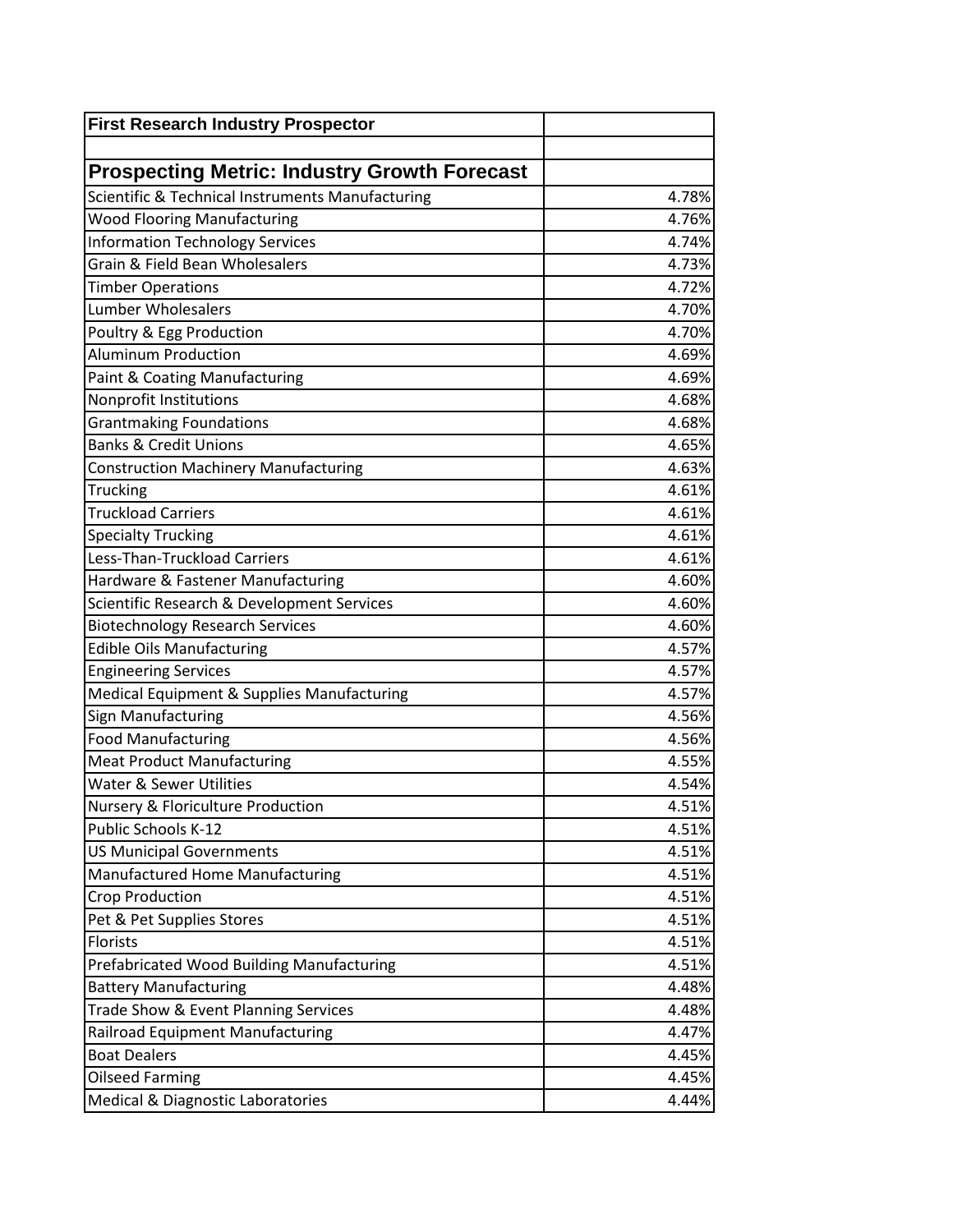| <b>First Research Industry Prospector</b>                       |       |
|-----------------------------------------------------------------|-------|
|                                                                 |       |
| <b>Prospecting Metric: Industry Growth Forecast</b>             |       |
| <b>Guided Missile &amp; Space Vehicle Manufacturing</b>         | 4.43% |
| <b>Machinery Manufacturing</b>                                  | 4.40% |
| <b>Shoe Stores</b>                                              | 4.38% |
| <b>Industrial Equipment Wholesalers</b>                         | 4.37% |
| Music Production & Distribution                                 | 4.36% |
| Seasoning & Dressing Manufacturing                              | 4.36% |
| <b>Automobile Dealers</b>                                       | 4.35% |
| Wineries                                                        | 4.32% |
| Fruit & Tree Nut Farming                                        | 4.32% |
| <b>Grain Milling</b>                                            | 4.32% |
| Special Effects & Other Video Post-Production Services          | 4.31% |
| Electrical, Plumbing & Hardware Wholesalers                     | 4.28% |
| Cosmetics, Beauty Supply & Perfume Stores                       | 4.26% |
| <b>Fabricated Metal Product Manufacturing</b>                   | 4.23% |
| Jewelry Stores                                                  | 4.22% |
| <b>Commercial Fishing</b>                                       | 4.21% |
| <b>Snack Foods Manufacturing</b>                                | 4.20% |
| Lawn & Garden Tractor & Equipment Manufacturing                 | 4.19% |
| Metal Valve & Pipe Fitting Manufacturing                        | 4.19% |
| Coffee & Tea Manufacturing                                      | 4.19% |
| Retirement & Pension Management                                 | 4.17% |
| Control, Electromedical, Measuring & Navigational Instruments M | 4.15% |
| Dairy Products Manufacturing                                    | 4.13% |
| <b>Food Wholesalers</b>                                         | 4.07% |
| Photographic Services                                           | 4.05% |
| Warehouse Clubs & Superstores                                   | 4.03% |
| Car Washes                                                      | 4.01% |
| Metalworking Machinery Manufacturing                            | 4.00% |
| <b>Abrasives Manufacturing</b>                                  | 3.99% |
| <b>Wood Product Manufacturing</b>                               | 3.98% |
| Lending                                                         | 3.97% |
| <b>Credit Cards</b>                                             | 3.97% |
| <b>Consumer Lending</b>                                         | 3.97% |
| <b>Financial Transaction Processing</b>                         | 3.97% |
| <b>Agricultural Machinery Manufacturing</b>                     | 3.97% |
| Heavy & Civil Engineering Construction                          | 3.85% |
| Paint & Wallpaper Stores                                        | 3.85% |
| <b>Government Sector</b>                                        | 3.85% |
| Switch, Connector & Other Wiring Device Manufacturing           | 3.84% |
| <b>Retail Sector</b>                                            | 3.82% |
| Mortgage Banking                                                | 3.82% |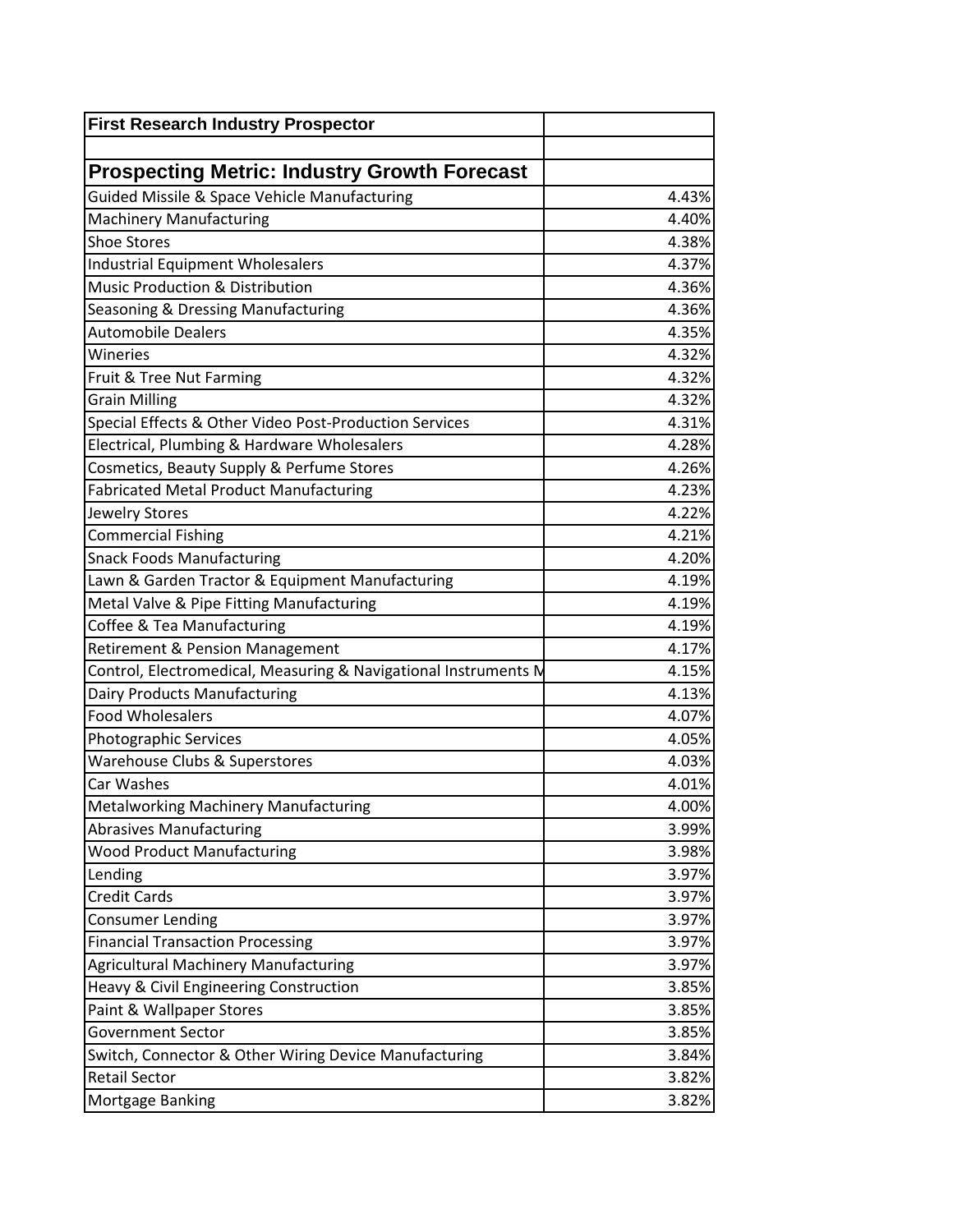| <b>Prospecting Metric: Industry Growth Forecast</b>           |       |
|---------------------------------------------------------------|-------|
| <b>HVAC Equipment Manufacturing</b>                           | 3.80% |
| <b>Telecommunications Resellers</b>                           | 3.79% |
| <b>Turbine Manufacturing</b>                                  | 3.79% |
| <b>Telecommunications Services</b>                            | 3.79% |
| <b>Personal Care Products Manufacturing</b>                   | 3.79% |
| <b>Breweries</b>                                              | 3.79% |
| Religious Organizations                                       | 3.76% |
| Garden Centers & Farm Supply Stores                           | 3.76% |
| <b>Homeowner Associations</b>                                 | 3.76% |
| <b>Machine Shops</b>                                          | 3.75% |
| Livestock & Other Animal Food Manufacturing                   | 3.70% |
| <b>Collection Agencies</b>                                    | 3.69% |
| Credit Reporting Services                                     | 3.69% |
| <b>Business Service Centers &amp; Copy Shops</b>              | 3.69% |
| Securities Brokerages                                         | 3.69% |
| <b>Telephone Call Centers</b>                                 | 3.69% |
| Semiconductor Equipment Manufacturing                         | 3.66% |
| <b>Used Merchandise Stores</b>                                | 3.65% |
| <b>Boat Building</b>                                          | 3.64% |
| <b>Drug Stores</b>                                            | 3.64% |
| <b>Farm Support Services</b>                                  | 3.62% |
| <b>Transformer Manufacturing</b>                              | 3.61% |
| <b>Fresh Produce Wholesalers</b>                              | 3.60% |
| <b>Clothing Stores</b>                                        | 3.58% |
| Plastic & Rubber Product Manufacturing                        | 3.55% |
| China & Earthenware Plumbing Fixture Manufacturing            | 3.50% |
| Clay Product & Refractory Manufacturing                       | 3.50% |
| Electronic Toys & Games Manufacturing                         | 3.49% |
| Fruit & Vegetable Processing                                  | 3.38% |
| <b>Electrical Products Manufacturing</b>                      | 3.37% |
| <b>Converted Paper Products Manufacturing</b>                 | 3.37% |
| <b>Consumer Product Rental</b>                                | 3.28% |
| Libraries & Archives                                          | 3.25% |
| Photographic & Optical Equipment/Supplies Manufacturing       | 3.22% |
| Soap & Other Detergent Manufacturing                          | 3.15% |
| <b>Vending Machine Operators</b>                              | 3.14% |
| Beer, Wine & Distilled Spirits Wholesalers                    | 3.14% |
| Highway, Street & Bridge Construction Contractors             | 3.13% |
| <b>Bakery Product Manufacturing</b>                           | 3.10% |
| <b>Musical Instrument Stores</b>                              | 3.09% |
| Search, Detection, Navigation & Guidance System Manufacturing | 3.01% |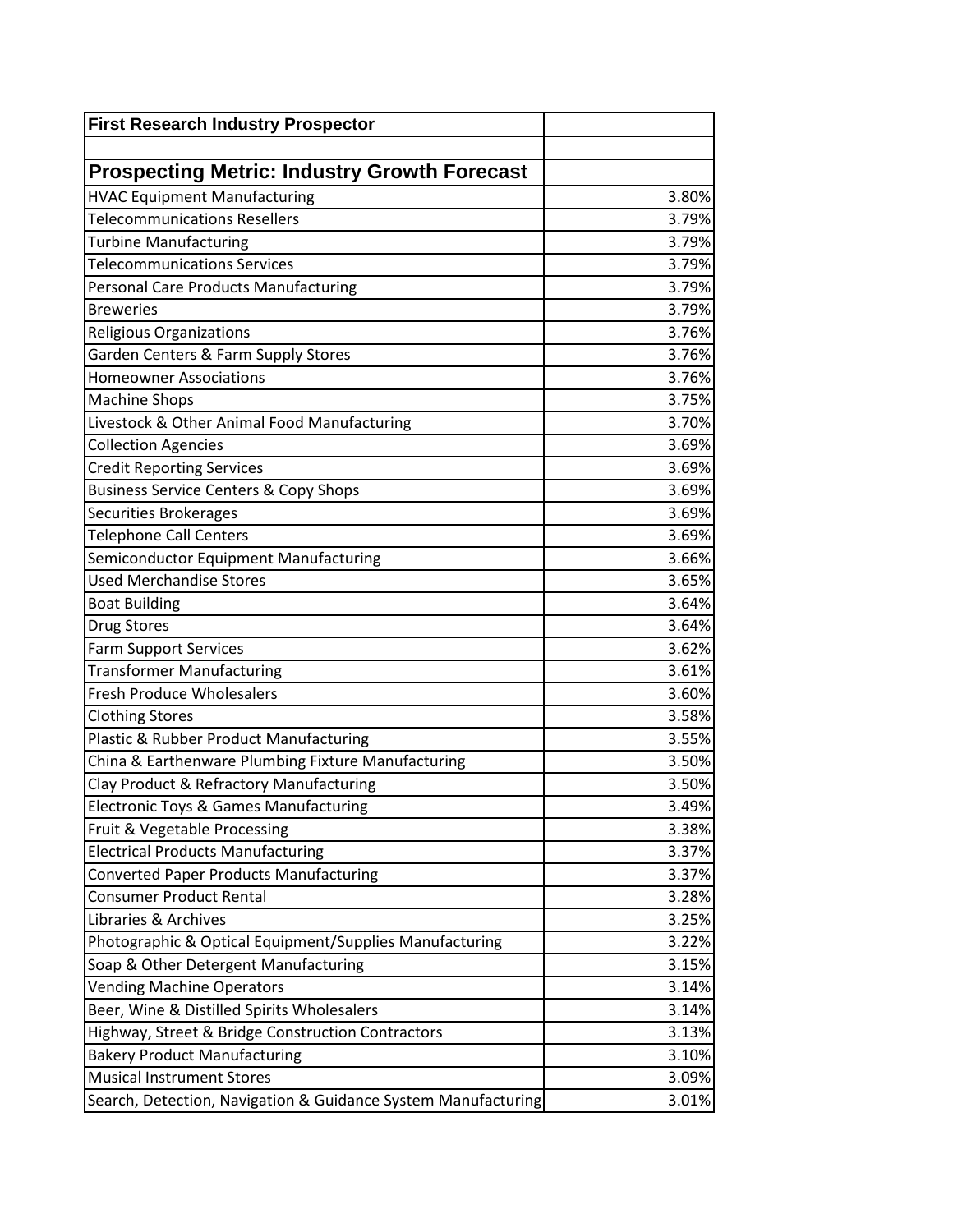| <b>First Research Industry Prospector</b>                    |       |
|--------------------------------------------------------------|-------|
|                                                              |       |
| <b>Prospecting Metric: Industry Growth Forecast</b>          |       |
| Seafood Processing                                           | 2.98% |
| <b>Furniture Manufacturing</b>                               | 2.92% |
| Electronic Test & Measurement Instruments Manufacturing      | 2.89% |
| <b>Industrial Control Products Manufacturing</b>             | 2.86% |
| Semiconductor & Other Electronic Component Manufacturing     | 2.84% |
| Office Furniture, Fixtures & Equipment Manufacturing         | 2.79% |
| <b>Tire Manufacturing</b>                                    | 2.77% |
| <b>Glass &amp; Glass Product Manufacturing</b>               | 2.66% |
| <b>Furniture Stores</b>                                      | 2.63% |
| <b>Home Furnishings Stores</b>                               | 2.60% |
| Paper & Paper Products Manufacturing                         | 2.58% |
| Office, School & Art Supplies Manufacturing                  | 2.57% |
| Home Furniture & Housewares Stores                           | 2.57% |
| <b>Membership Organizations</b>                              | 2.53% |
| <b>Labor Unions</b>                                          | 2.53% |
| <b>Business &amp; Professional Associations</b>              | 2.53% |
| Electronic Inspection & Monitoring Instruments Manufacturing | 2.51% |
| <b>Tire Dealers</b>                                          | 2.47% |
| <b>Tire Wholesalers</b>                                      | 2.47% |
| Audio & Video Equipment Manufacturing                        | 2.45% |
| Motor & Generator Manufacturing                              | 2.37% |
| <b>Recyclable Material Wholesalers</b>                       | 2.37% |
| Electric Power Transmission, Distribution & Marketing        | 2.32% |
| <b>Electric Power Generation</b>                             | 2.32% |
| <b>Electric Utilities</b>                                    | 2.32% |
| <b>Musical Instrument Manufacturing</b>                      | 2.30% |
| Nonalcoholic Beverage Manufacturing                          | 2.29% |
| Soft Drink Manufacturing                                     | 2.29% |
| Water & Ice Manufacturing                                    | 2.29% |
| <b>Direct Selling</b>                                        | 2.23% |
| <b>Food Product Machinery Manufacturing</b>                  | 2.22% |
| Beer, Wine & Liquor Stores                                   | 2.22% |
| Printing Machinery & Equipment Manufacturing                 | 2.21% |
| Cookie & Cracker Manufacturing                               | 2.08% |
| Motorcycle Manufacturing                                     | 2.05% |
| <b>Sporting Goods Stores</b>                                 | 2.03% |
| <b>Candy Manufacturing</b>                                   | 1.98% |
| <b>Sugar Manufacturing</b>                                   | 1.98% |
| Convenience Stores & Truck Stops                             | 1.90% |
| Vegetable & Melon Farming                                    | 1.90% |
| <b>Textile Manufacturing</b>                                 | 1.84% |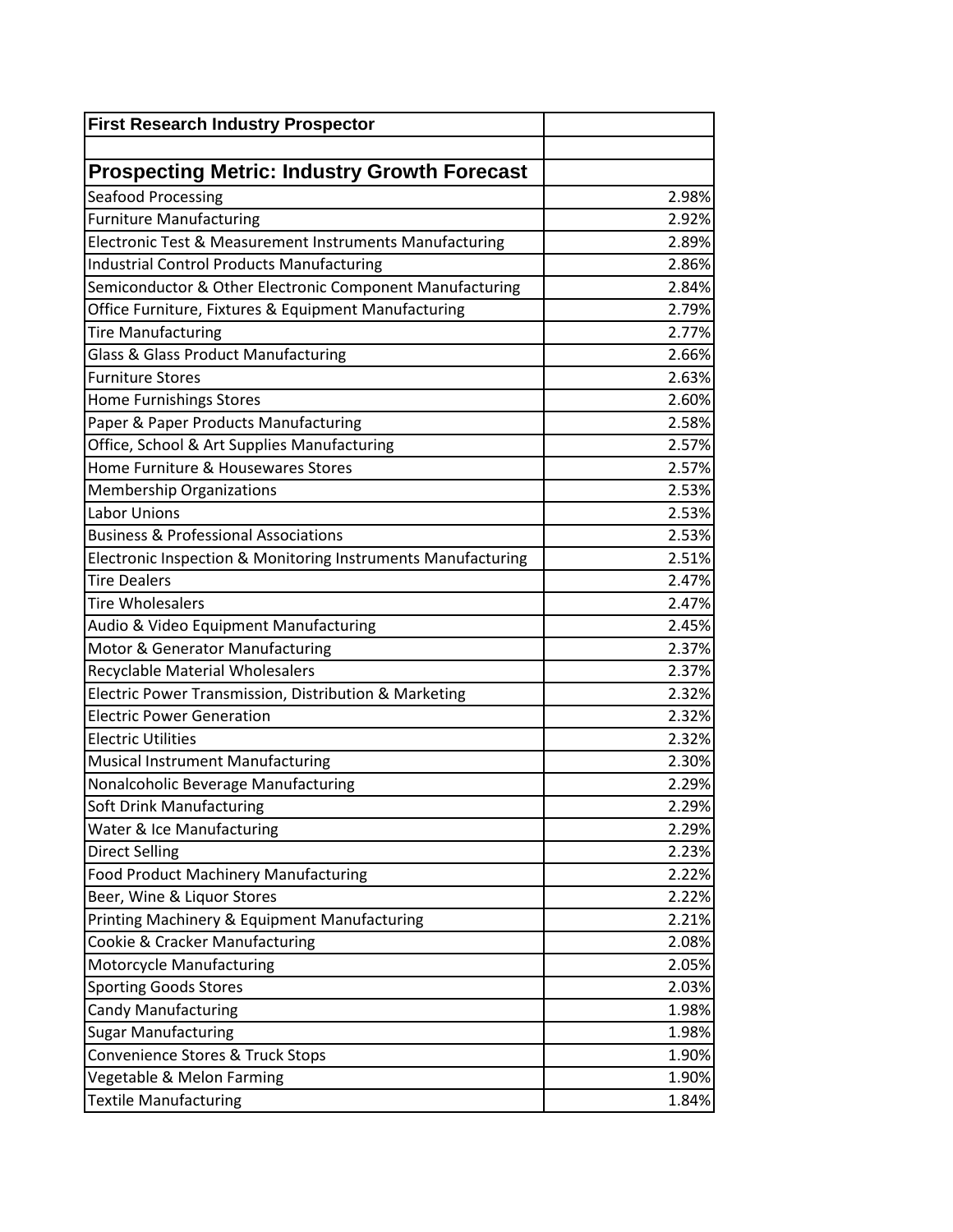| <b>First Research Industry Prospector</b>           |       |
|-----------------------------------------------------|-------|
|                                                     |       |
| <b>Prospecting Metric: Industry Growth Forecast</b> |       |
| <b>Lighting Equipment Manufacturing</b>             | 1.80% |
| Wireless Telecommunications Equipment Manufacturing | 1.76% |
| Carpet & Rug Manufacturing                          | 1.74% |
| Power-Driven Handtool Manufacturing                 | 1.73% |
| <b>Book Publishers</b>                              | 1.63% |
| <b>Telecommunications Equipment Manufacturing</b>   | 1.61% |
| Office Supply & Paper Wholesalers                   | 1.52% |
| <b>Mattress Manufacturing</b>                       | 1.48% |
| Pulp & Paper Mills                                  | 1.45% |
| <b>Household Appliance Stores</b>                   | 1.41% |
| <b>Security Products Manufacturing</b>              | 1.39% |
| <b>Personal Computer Manufacturing</b>              | 1.29% |
| Jewelry Manufacturing                               | 1.29% |
| Handtool, Cutlery & Flatware Manufacturing          | 1.26% |
| <b>Nuclear Power Generation</b>                     | 1.25% |
| Motorcycle Dealers                                  | 1.24% |
| <b>Grocery Stores &amp; Supermarkets</b>            | 1.23% |
| <b>Computer Networking Equipment Manufacturing</b>  | 1.22% |
| <b>Commercial Printing</b>                          | 1.18% |
| <b>Gas Stations</b>                                 | 1.15% |
| <b>Apparel Accessories Manufacturing</b>            | 1.11% |
| Men's Clothing Manufacturing                        | 1.11% |
| <b>Women's Clothing Manufacturing</b>               | 1.11% |
| <b>Apparel Manufacturing</b>                        | 1.11% |
| <b>Computer Manufacturing</b>                       | 1.11% |
| <b>Linens Manufacturing</b>                         | 1.10% |
| Publishing                                          | 1.09% |
| <b>Wired Telecommunications Services</b>            | 0.99% |
| <b>Magazine Publishers</b>                          | 0.99% |
| <b>Specialty Food Stores</b>                        | 0.78% |
| Toy & Game Manufacturing                            | 0.73% |
| <b>Fossil Fuel Power Generation</b>                 | 0.72% |
| Data Storage Systems Manufacturing                  | 0.67% |
| <b>Fitness Equipment Manufacturing</b>              | 0.65% |
| <b>Sporting Goods Manufacturing</b>                 | 0.64% |
| <b>Household Appliance Manufacturing</b>            | 0.61% |
| Computer & Office Equipment Wholesalers             | 0.57% |
| Directory & Mailing List Publishers                 | 0.55% |
| <b>Greeting Card Publishers</b>                     | 0.55% |
| <b>Postal Services</b>                              | 0.50% |
| <b>Computer Peripheral Equipment Manufacturing</b>  | 0.41% |